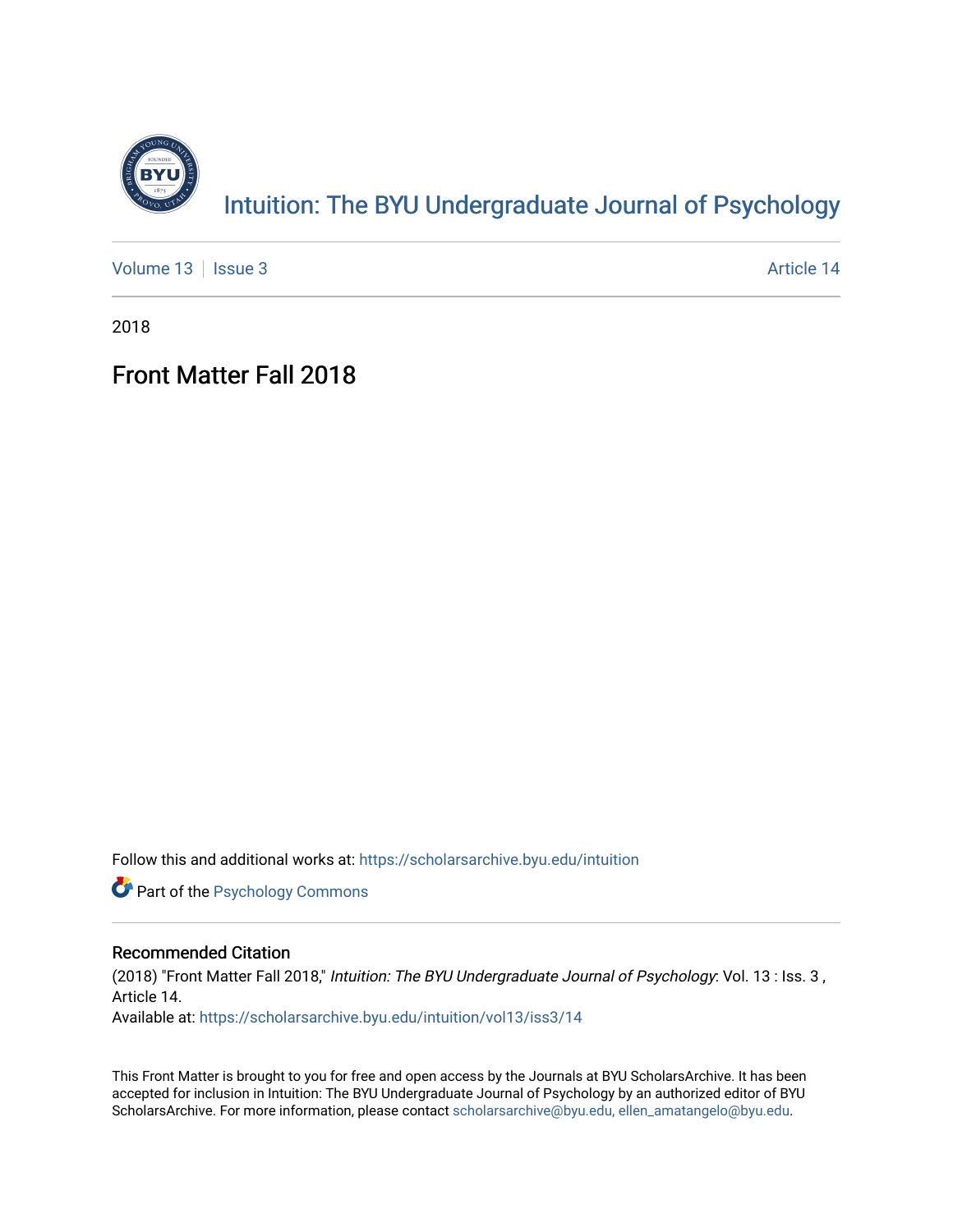# **INTUITION** BYU Undergraduate Journal of Psychology

Fall 2018 Volume 13, Issue 3

1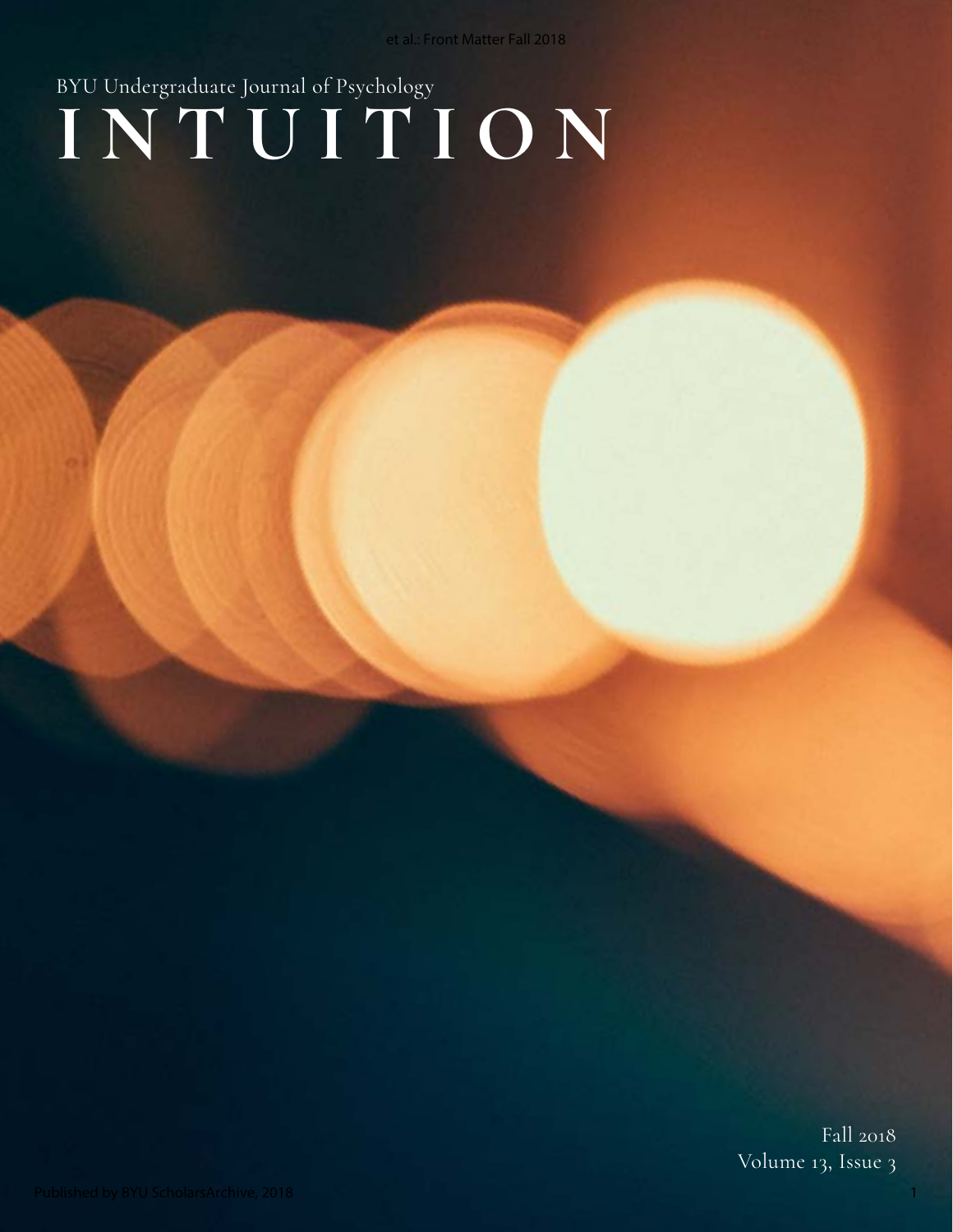## **INTUITION** BYU Undergraduate Journal of Psychology

Fall 2018 Volume 13, Issue 3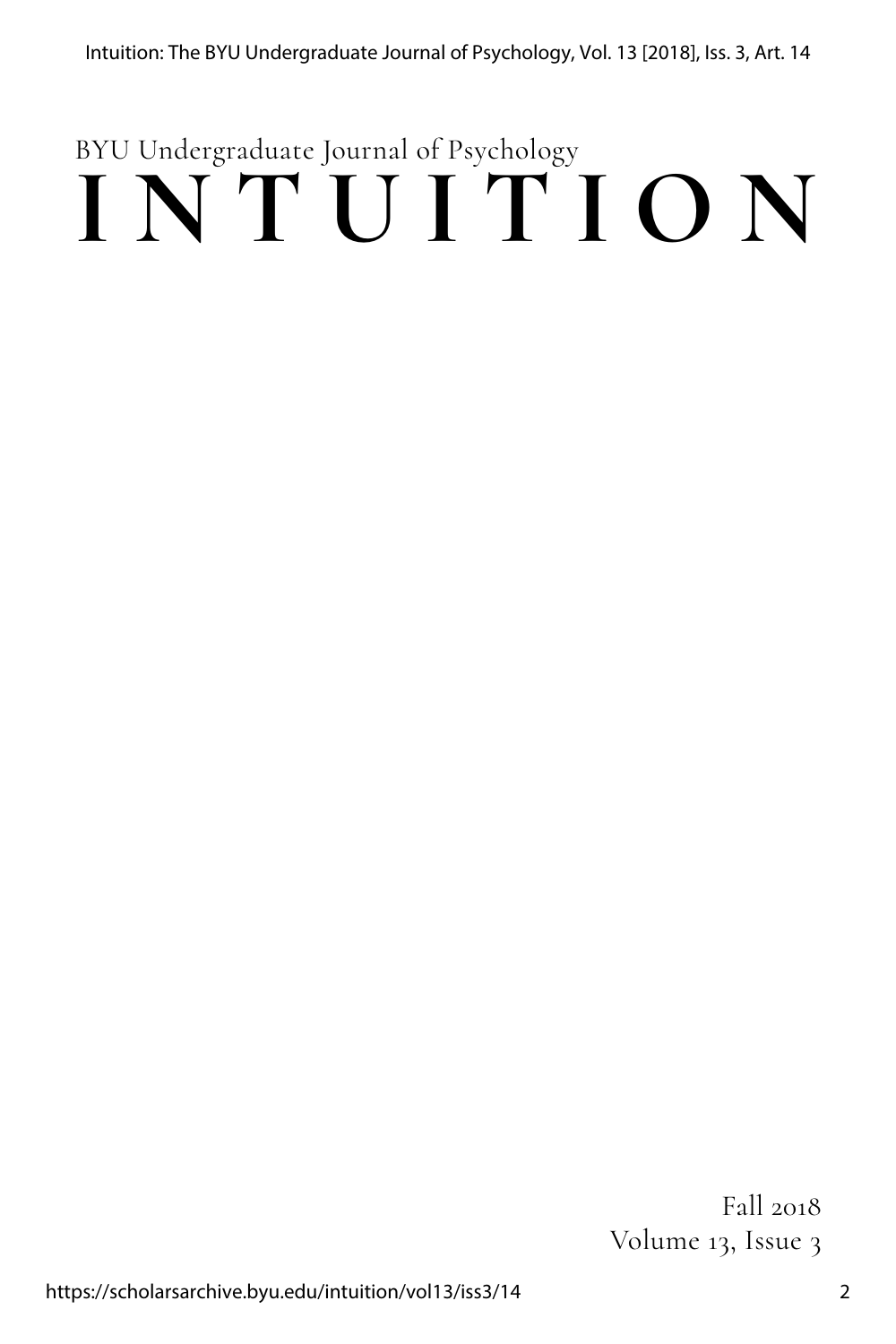Copyright © 2019 Brigham Young University Department of Psychology Provo, Utah, USA All Rights Reserved

Published by BYU ScholarsArchive, 2018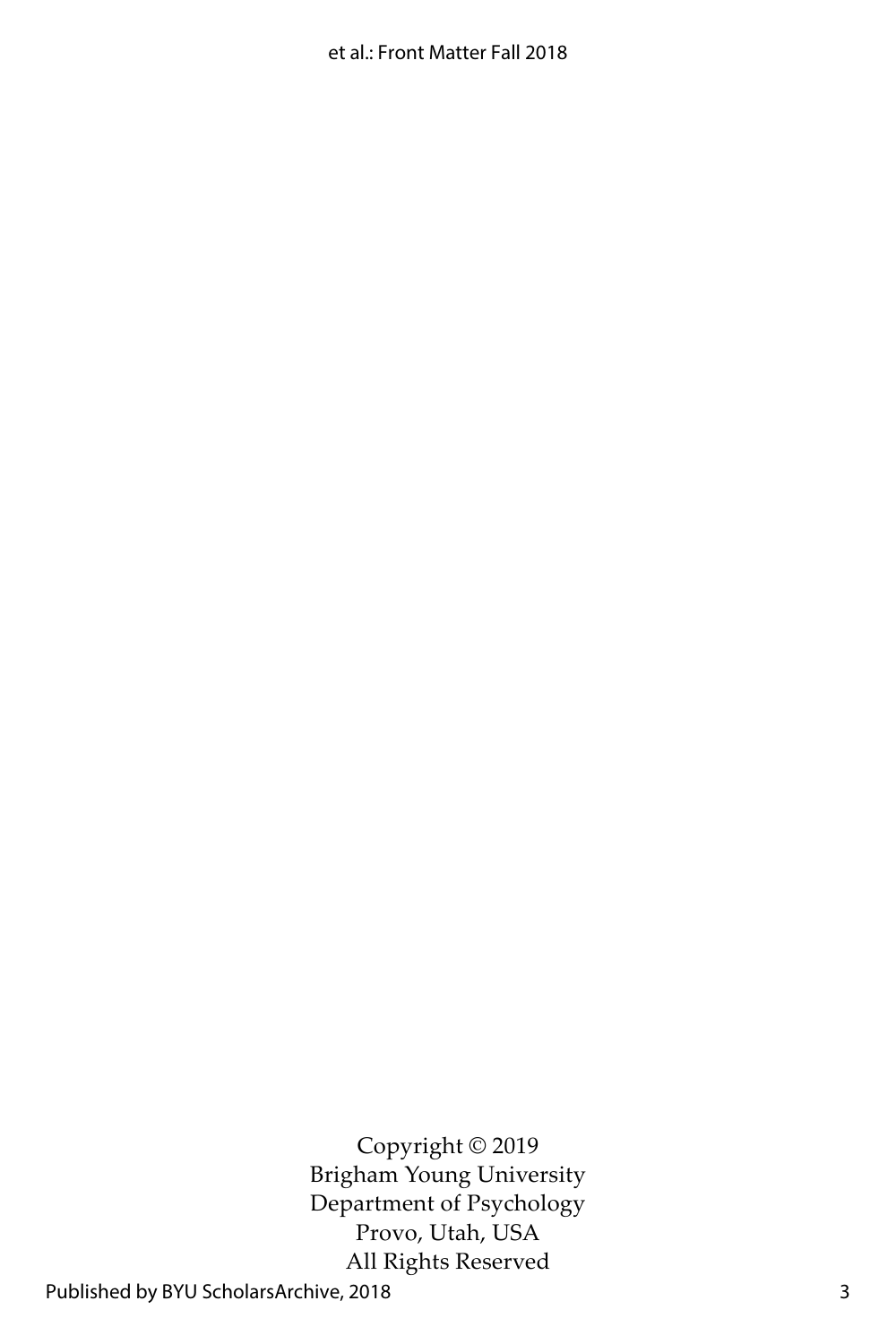## *Intuition Editorial Staff*

Editor-in-Chief: Bradley Talbot

Faculty Advisor: Dr. Harold Miller

Editors: Anessa Pennington, Jesse Griffin, Baylee, Jenna King, Carrie Jones, Chayce Baldwin, Madison Eager, Duncan Cluff, Kati Woodhouse, Rachel Baltes, Dakota Jake, Ali Woolstenhulme, Mia Nebeker, Sara Adamson, Caitlin Kearney, Jenna King, Kristi Shaffer

Copy Editors: Liana Sowa, Tori Hamilton, Alie Carter, Alec Harding

Cover Design: Nathaniel Wasden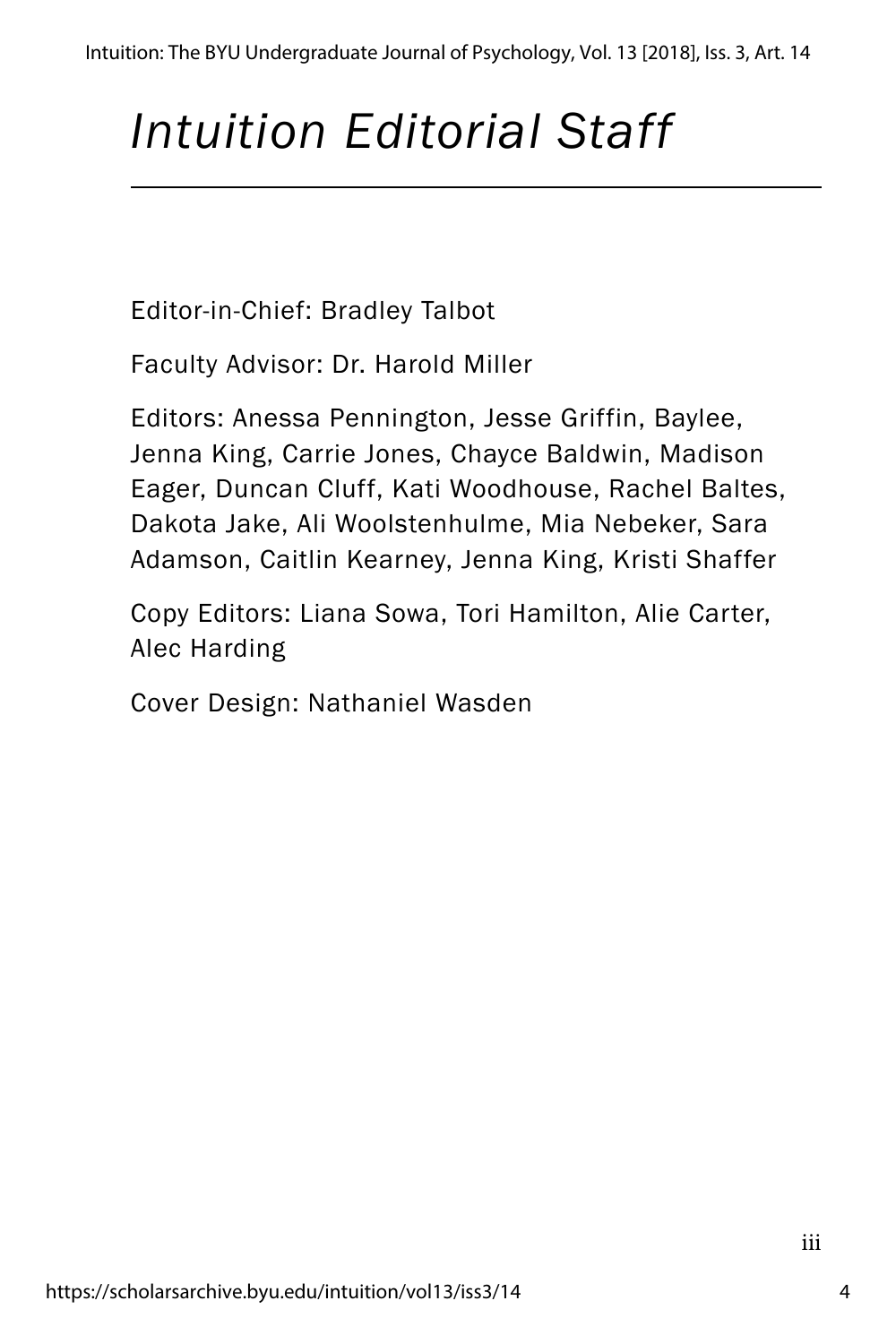## Table of Contents

| Notes From The Editor                                                                       |
|---------------------------------------------------------------------------------------------|
| Forever in Debt: Effects of Debt-Funded Education on Racial Disparities                     |
| Mediation Between Parental Coercion and Adolescent Depression                               |
| Non-Pharmacological Behavioral Interventions for ADHD in the Elementary<br>School Classroom |
| Nature's Pill: A Spotlight on Lifestyle and Adolescent Anxiety                              |
| Thinking Outside the Checkbox: Examining the Benefits of<br>Depression in the Workplace     |
| The Impact of Mindfulness Training on Competitive Athletic Performance                      |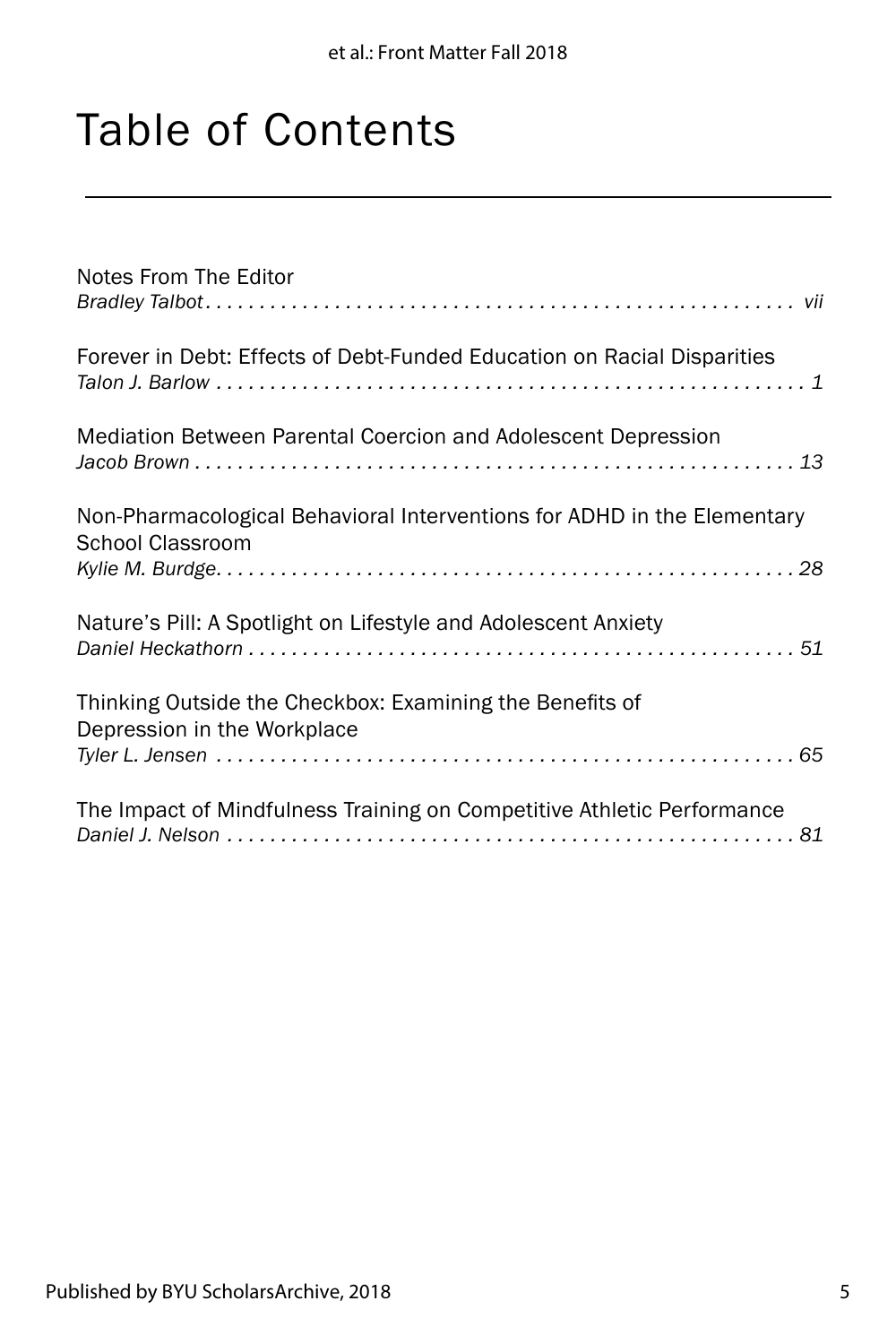| Personality and Coping                                                                                      |
|-------------------------------------------------------------------------------------------------------------|
| Dimensions of Symptom Presentation and Scholarly Representation of<br>Young Females with Fragile X Syndrome |
| MDMA-Assisted Psychotherapy for PTSD: A Review of the Literature                                            |
| In the Zone and Off the Screen: Optimizing Free Time Through<br><b>Flow Experiences</b>                     |
| Treatment Methods for Major Depressive Disorder: Psychotherapy vs.<br>Pharmacotherapy                       |
| Beauty Imbalance: Social Media's Dictation of Worth                                                         |
| Pain that Lasts: The Long-Term Mental Health Implications of<br><b>Childhood Bullying</b>                   |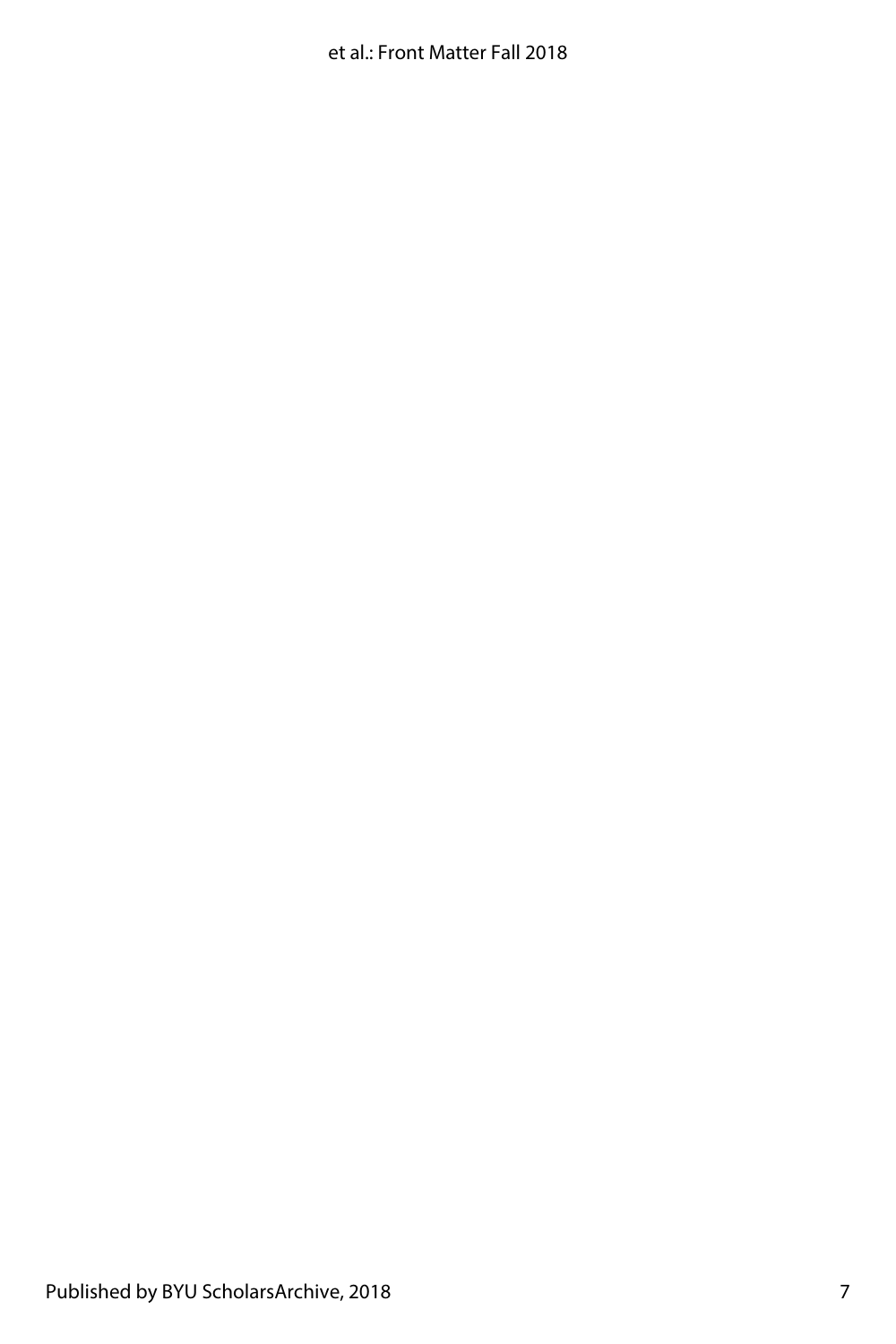### Notes From The Editor

### **Bradley Talbot** *Editor-in-Chief*

### *Intuition***: Our Purpose**

The BYU Undergraduate Journal of Psychology is more than simply a means for BYU students to publish their work in a scholastic journal. It is a means of communication by allowing undergraduates to join the conversation in the world of psychology. As technology has advanced to allow for a more convenient, widespread network where information is exchanged, it has become more necessary and essential for individuals to discern which information is worth learning and which is not. *Intuition* provides insights and updates on current research and discoveries made in the world today; much closer to home than you may initially realize.

Our purpose as a journal is to inform our community of more than just the science behind psychology, but the efforts being made to make life more enjoyable, fulfilling, and worth living. Psychology affects us all, as it is the science behind our very thoughts, feelings, and behavior. *Intuition* brings to light the aspect of ourselves that might seem—dare I say—intuitive, but has not yet been fully acknowledged.

### **Acknowledgments and Contributions**

The publication of this journal would not have been made possible without the efforts and contributions of several individuals and parties. The editorial staff along with faculty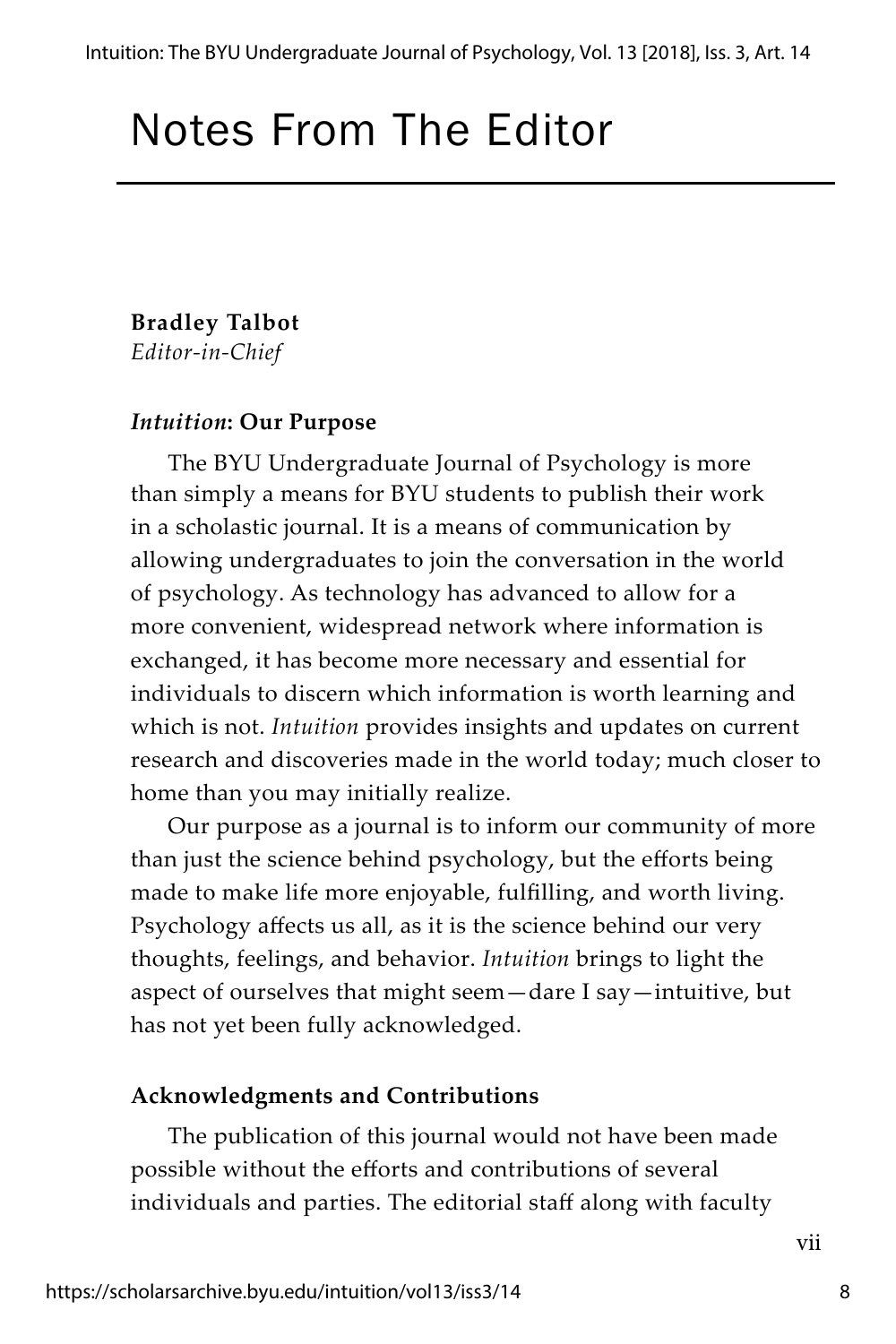reviewers have worked tirelessly on each issue over the years and the current issue is no exception. Our editors volunteer their time to collect content for this journal and help the authors produce manuscripts that are engaging, enlightening, contribute to the conversation in psychology, and share meaningful progressions in science with others. I am thankful to them for their efforts.

I am also thankful to the faculty members within the Departments of Psychology and Sociology and the School of Family Life that have given of their time to help students prepare their manuscripts for publication in this issue. Their willingness to guide and instruct students' writing helps the students learn, grow, and produce their best work. I am also, of course, thankful to the authors that have been willing to submit their hard work to the journal, including the countless revisions, edits, and changes that have been asked of them to ensure the highest quality of manuscripts.

Finally, I am grateful for Hal Miller, *Intuition*'s faculty advisor, and the guidance, counsel, support, and help he has provided in making this journal run as seamlessly as possible.

### **Joining the Intuition Community**

If you would like to become involved in the *Intuition* community by joining our editorial team, submitting manuscripts, or become involved in any other way, please contact us at byupsychjournal@gmail.com. Though the journal is centered around undergraduate submissions, we welcome graduate students, faculty, and members of the community to become involved with *Intuition*. To find ways in which you can become involved in *Intuition*, visit our website at intuition.byu.edu.